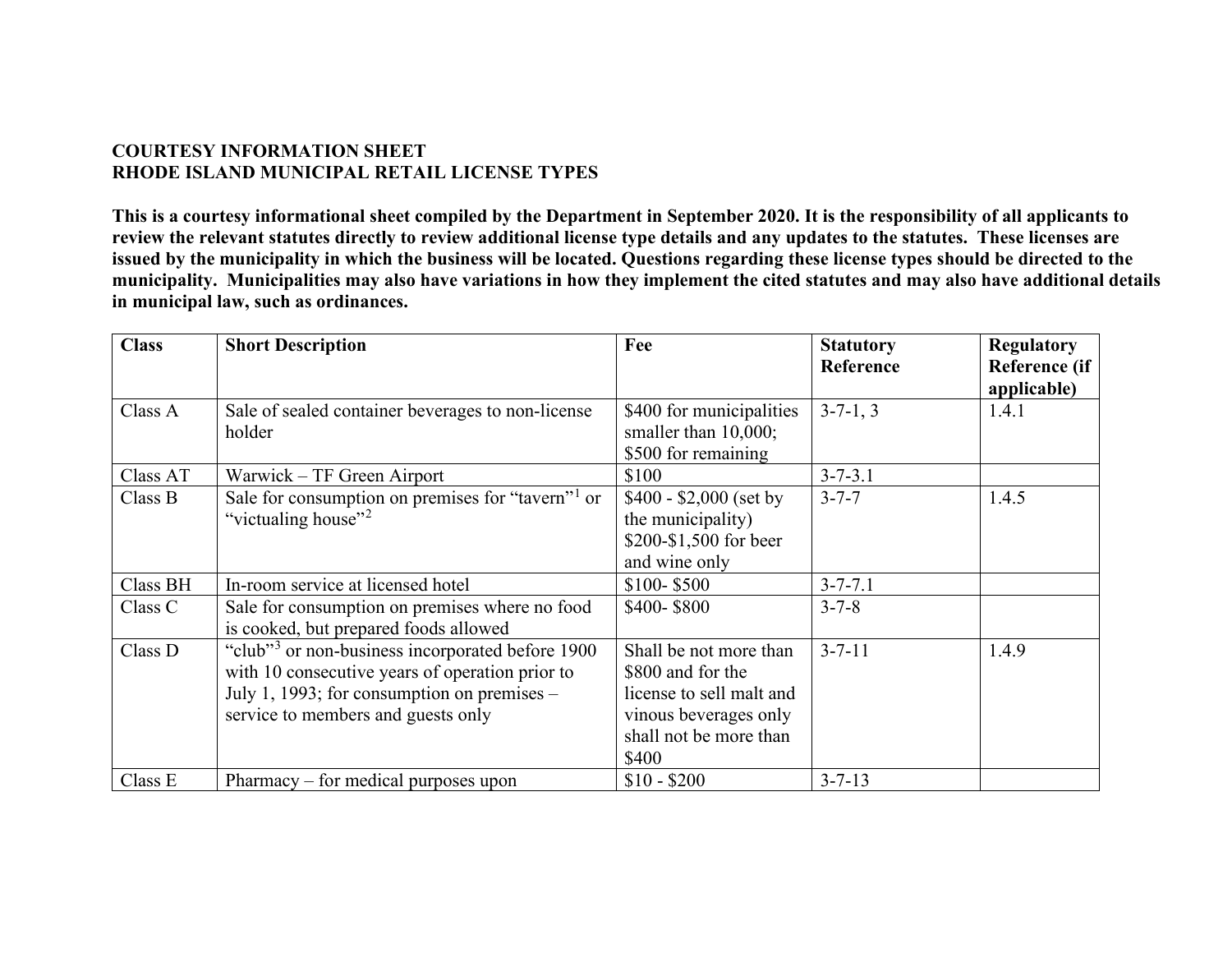|           | prescription, up to 1 quart                                                                                   |                                                                                |                |        |
|-----------|---------------------------------------------------------------------------------------------------------------|--------------------------------------------------------------------------------|----------------|--------|
| Class GD  | For consumption on docked vessel in interstate<br>commerce with overnight accommodations                      | \$100                                                                          | $3 - 7 - 15.1$ |        |
| Class J   | For convention hall that can accommodate 500+<br>persons sitting at tables                                    | Same as a Class B<br>license in that city or<br>town                           | $3 - 7 - 16$   |        |
| Class L   | "ancient underground comfort station" with<br>continuous operation since 1913                                 | Same as a Class B in<br>that city or town                                      | $3 - 7 - 16.1$ |        |
| Class K   | "ancient tavern" in existence for 10+ years prior to<br>1730, serving with meal to patrons sitting at tables  | \$600                                                                          | $3 - 7 - 16.2$ |        |
| Class T   | "legitimate theater" (live theatrical production)<br>serving during events related to artistic<br>performance | Determined by<br>municipality                                                  | $3 - 7 - 16.3$ |        |
| Class ED  | Providence special economic development zone                                                                  | Determined by<br>municipality                                                  | $3 - 7 - 16.4$ |        |
| Class M   | Applies to specific location on Mineral Spring<br>Avenue                                                      | Same as a Class B in<br>the town                                               | $3 - 7 - 16.5$ |        |
| Class N   | Nightclub: primary source of revenue from<br>alcohol; 200-10,000 person occupancy limit                       | Determined by<br>municipality                                                  | $3 - 7 - 16.6$ |        |
| Class AS  | Sale of wines labeled "for sacramental or altar<br>purposes only"                                             | \$50                                                                           | $3 - 7 - 16.7$ |        |
| Class F   | Sale of beer and wine at special event                                                                        | \$15, multiplied by<br>number of licenses<br>issues at the time of<br>issuance | $3 - 7 - 14$   | 1.4.12 |
| Class F-1 | sale of any alcoholic beverage at special event                                                               | \$35, multiplied by<br>number of licenses<br>issued at the time of<br>issuance | $3 - 7 - 14.1$ | 1.4.12 |
| Class F-2 | sale of alcoholic beverages by auction for a                                                                  | \$35                                                                           | $3 - 7 - 14.3$ | 1.4.12 |